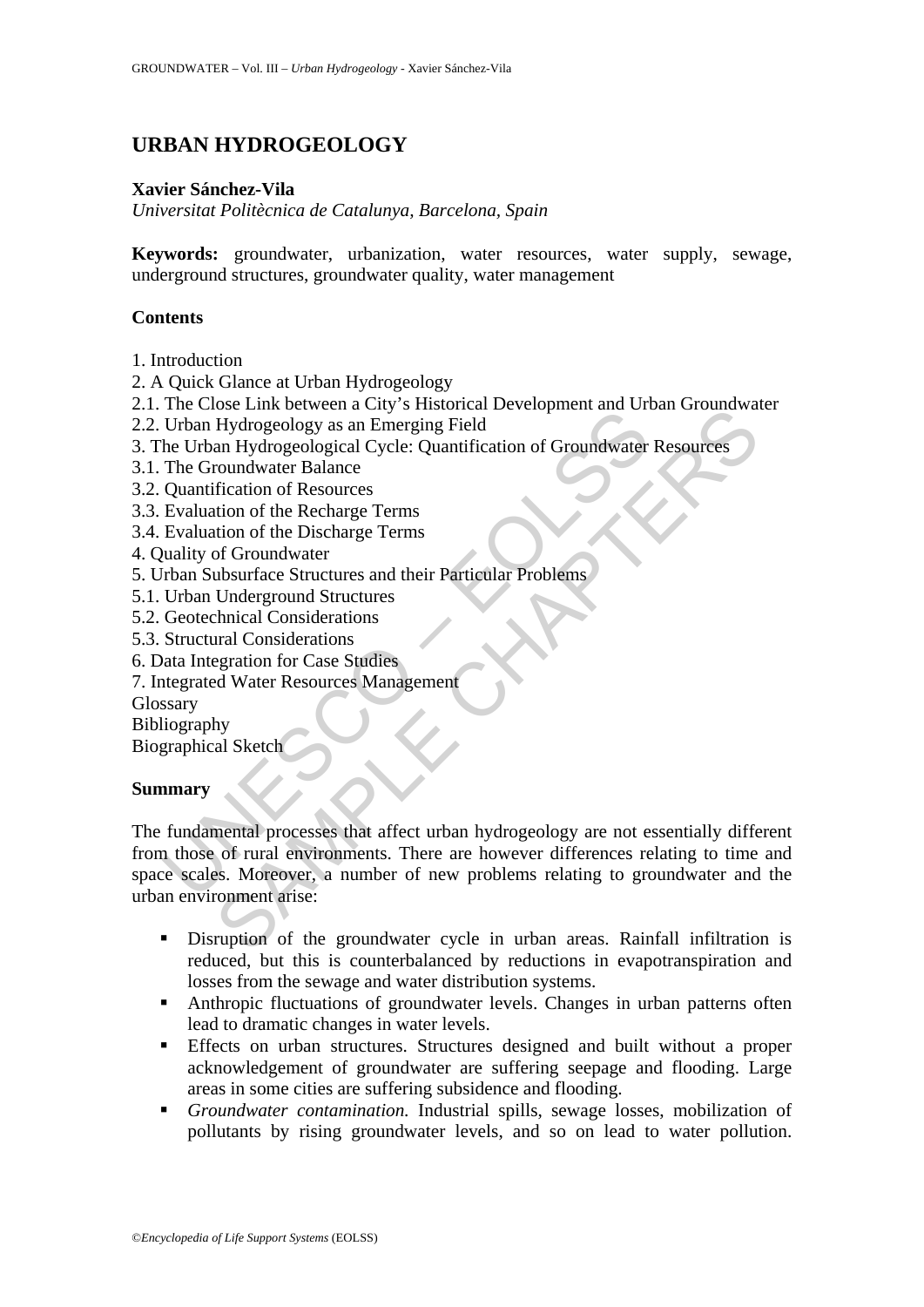Moreover, mixing chlorinated water with sewage water and partial degradation may lead to new pollutants.

- Quantification and modeling of problems 1 to 4 is difficult, because of lack of experience and because their time and spatial scales are often much smaller than in conventional models.
- The usual attitude is one of responding to urgent problems rather than preventing them.
- Difficulties in communication between the scientific community and city managers/policy makers. The latter are subject to pressures on a wide range of urgent matters, so they normally lack the level of motivation and specialized dedication of regional or national water agencies.

These problems are being faced by many cities worldwide. They have been addressed by researchers and municipal managers, but usually as separate problems. The challenge in the future is to provide a unified framework to confront them.

#### **1. Introduction**

esearchers and municipal managers, but usually as separate proble<br>e future is to provide a unified framework to confront them.<br> **Atroduction**<br>
ing the twentieth century there was a very significant change in al<br>
emography. enters and municipal managers, but usually as separate problems. The challer is to provide a unified framework to confront them.<br>
tion<br>
twentieth century there was a very significant change in all the issues relative<br>
phy. During the twentieth century there was a very significant change in all the issues related to demography. The two most important changes were the increase in overall population and the demographic flow from rural environments to cities. As a consequence, at present (2002) more than 50% of the world's population lives in urban centers, with around 60 cities with over 5 million inhabitants (Mhab) and a few in the range of 15 to 20 Mhab. These large populations are huge predators of natural or elaborated resources, including water, electricity, gas, and so on. As a consequence, water supply and water resources management are major concerns in urban areas worldwide.

The amount of water that needs to be provided to any large or medium-sized city is generally much larger than the surface water resources available at that same city. We have to keep in mind that the total urban area (more than 3500 Mhab) occupies less than 1% of the Earth's surface. The net result is that in most of the large cities in the world, water has to be diverted from locations that are quite far away, causing significant social, economic, and environmental costs.

However, a huge amount of water lies beneath most cities, filling the voids left by the granular skeleton of the underlying geological formations. This groundwater is in many cases neglected, either because of cultural or technical reasons, or because it is considered unsuitable for human consumption (as it is polluted). Despite this, groundwater has a number of characteristics that make it favorable for exploitation and inclusion in a global water management analysis. Some of these are the huge volumes of the groundwater reservoirs, the sustainability of the resource in the medium mid and long term, and its widespread availability, which creates the possibility of extracting water in the same places as it is consumed, thereby minimizing the length of conduit needed. Even if the quality of groundwater in a particular city is not very good, this water could be used for other than drinking purposes, thereby reducing the demand for high-quality water. In summary, groundwater can be considered in most large urban areas as an alternative source for particular uses in the city, thus reducing the amount of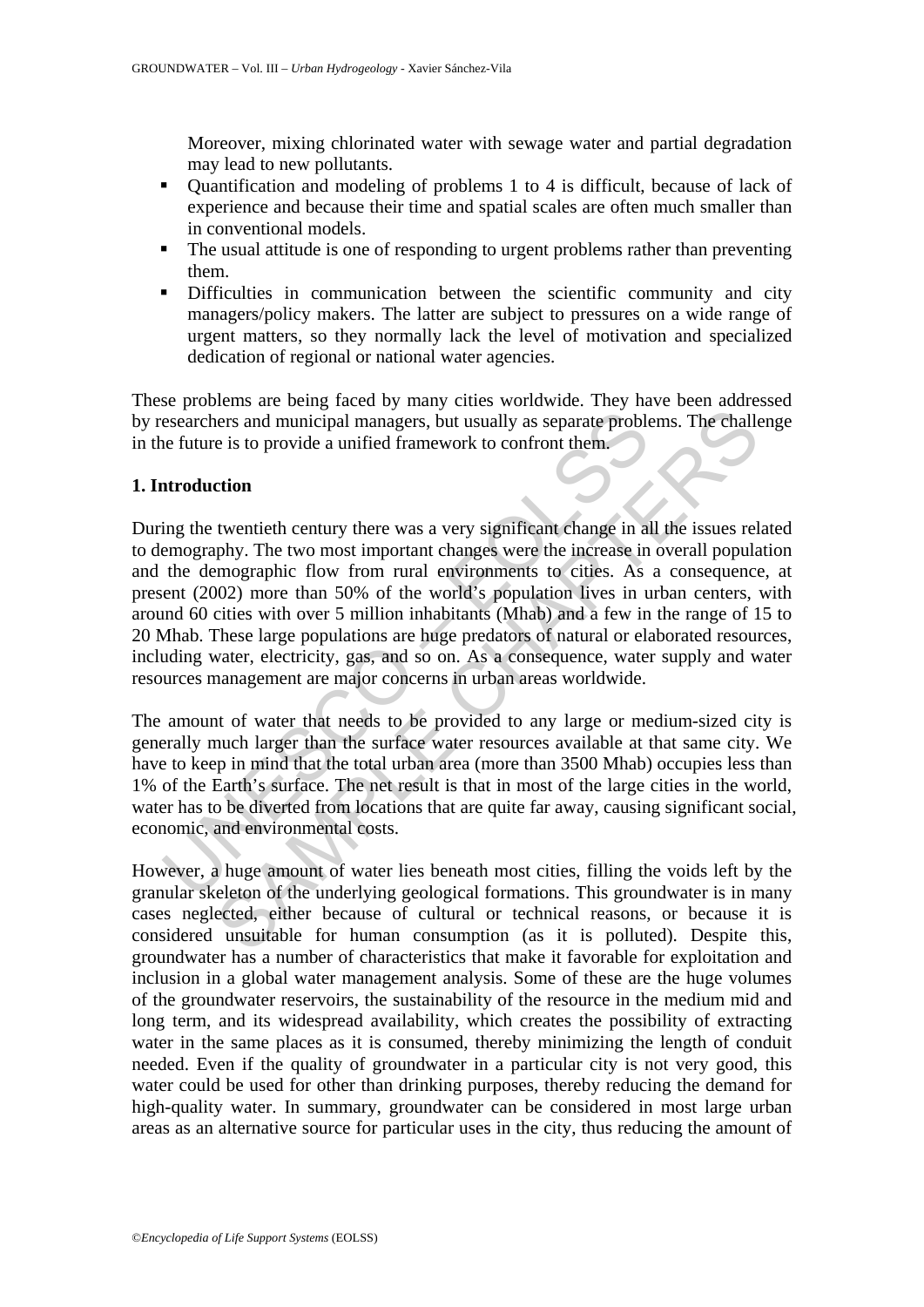water that needs to be imported, and eliminating the economic and environmental cost of making water potable.

There is a fundamental difference in the way urban groundwater needs to be viewed depending on the economy of the country. In nondeveloped or developing countries the most important priority is to be able to provide quality (safe) water to the population. In most cases the population is growing at a high rate, and therefore the objective is to increase the available water resources. The sources must be reliable as far as possible when related to climate, because most of the cities in non-developed or developing countries are located in arid or semiarid areas, and groundwater can be considered an interesting alternative.

In developed countries the situation is generally different. Most cities (not all of them) have a stable population, and the water supply is guaranteed. In these cases the problem is to look for cleaner, more ecological sources, which could provide better quality water for drinking purposes in a sustainable way.

Another important characteristic of cities, particularly in developed countries, is the widespread presence of underground structures. The relationship between groundwater and urban subsurface structures is quite complex, as will be discussed later. These interactions are of social and economic importance for both individuals and social agents.

Figure 1 shows some of the relations between groundwater and a city in a developed country at the end of the twentieth century. In nondeveloped countries the problems are quite different in nature.



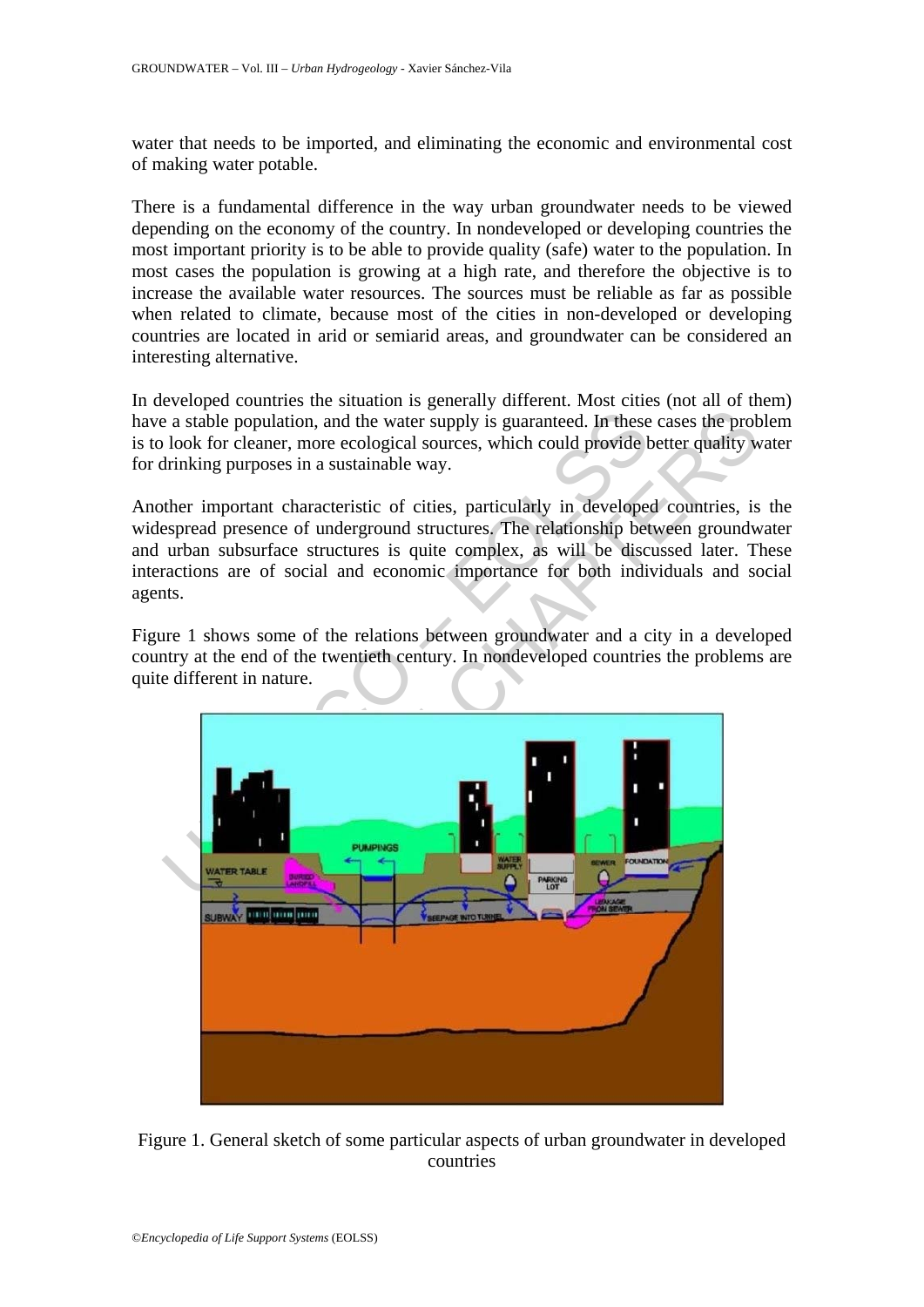The focus of this article is to analyze the particularities of hydrogeology in urban areas, including environmental, social, and economic aspects. This will lead progressively to the idea of global groundwater resources management in urban areas.

### **2. A Quick Glance at Urban Hydrogeology**

### **2.1. The Close Link between a City's Historical Development and Urban Groundwater**

There is an obvious correlation between the urban development of a city and the physical and chemical characteristics of the groundwater present beneath the city. Urbanization affects not only the availability but also the quality of groundwater resources. These effects can be summarized as follows:

- Changes in soil uses because of urban development lead to significant changes in the natural hydrological cycle, singularly in the total recharge to the system. These changes are mostly related to climate conditions. Paving decreases direct rainfall infiltration; in dry climates this effect is, or can be, counterbalanced by the reduction in evaporation plus transpiration from plants, leading to a larger total recharge. In wet or cold climates the reduction in infiltration could lead to a depletion in groundwater levels. It must be noted that urban development changes with time and has a clear, usually well known, history.
- Changes in soil uses because of urban development lead to s<br>in the natural hydrological cycle, singularly in the total recha<br>These changes are mostly related to climate conditions. Pavint<br>rainfall infiltration; in dry c anges in soil uses because of urban development lead to significant chan the natural hydrological cycle, singularly in the total recharge to the sysse changes are mostly related to climate conditions. Paving decreass disfi Losses in the supply and sewage systems are the main input of water to the aquifers in most cities. The amount of recharge coming from losses in the main water supply system depends on the size of the city (through the total amount of water supplied), the hydrogeological setting (whether the water supply pipes are located below or above the groundwater levels), the topographical setting (steep slopes would mean the need for higher pressure in the water-conducting pipes, and therefore higher losses), and the historical development of the city and the wealth of the country (good indicators of how well maintained the pipes are). The percentage of water lost can be as little as 8% in places like Hong Kong, or as high as 60% in some parts of Lima, Peru. Most cities in Europe are in the range of 20% to 25%. Assuming an average supply of 200 liters per inhabitant per day, that would lead to  $15-20$  hm<sup>3</sup> per year in a city with a population of 1 million. In most parts of Asia and South America the average water supply per person is less, but the percentage of losses is higher, leading to similar numbers. Losses in the sewage system are not that high, as water usually flows by gravity rather than by pressure. Losses also depend on the type of sewage system. When the system is separated (storm waters flow through a different pipe system than wastewaters) the amount of wastewater infiltrated is rather small, due to biofilm clogging. When the system is unitary, storm water can wash the biofilm, enhancing direct infiltration of waste water right after storms. This will condition water quality, as will be discussed later.
- The history of groundwater evolution is directly linked to the history of industrialization in many cities in developed countries. In general, at an early stage of city development urbanization was related to the increase in industrial activity (with the exception of suburbs). Industry became in most cases a great water consumer, and in some cases industries favoured the use of groundwater, either for economic reasons, or simply because there was a lack of an adequate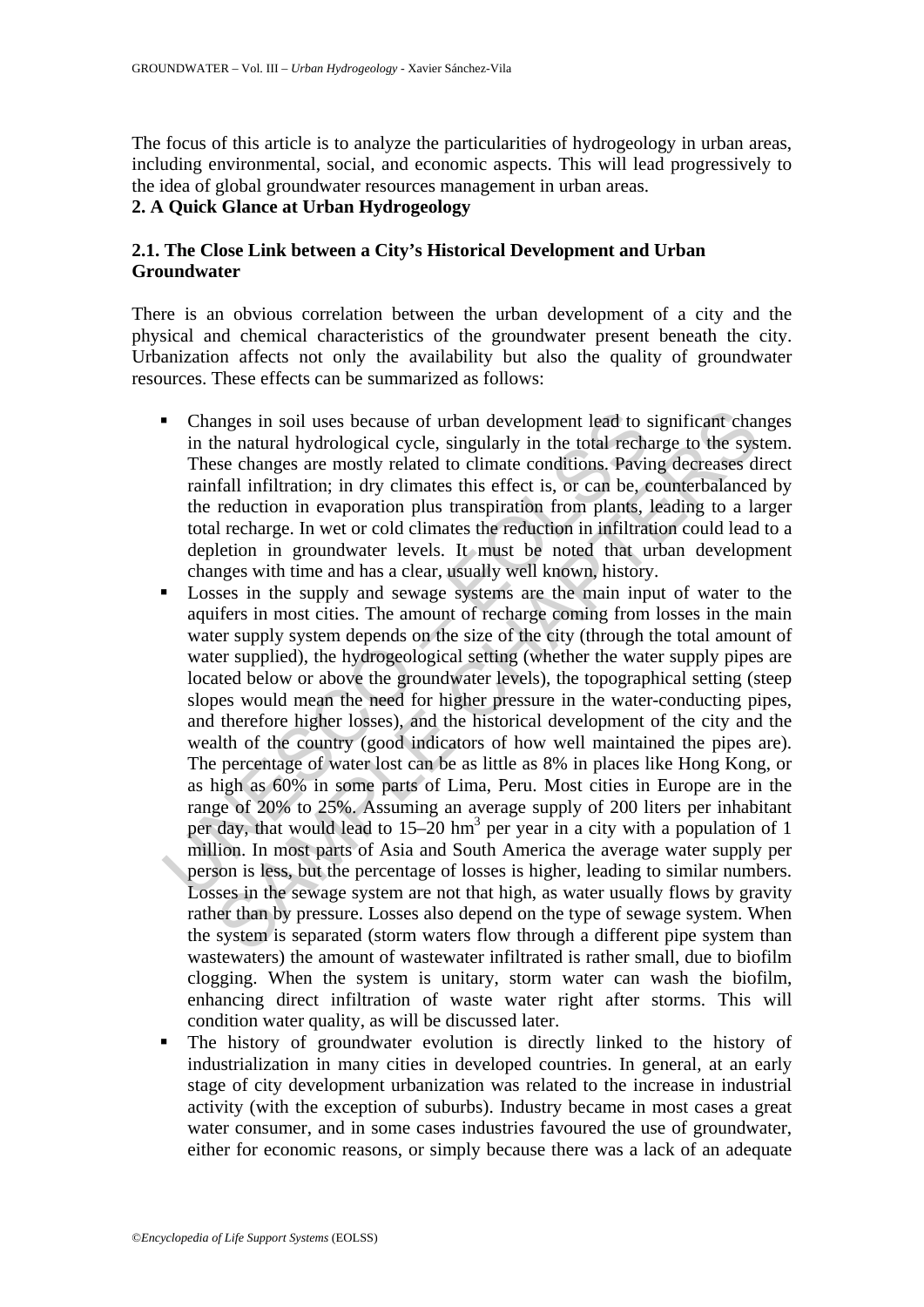(and reliable) water supply system. The proliferation of industries, and the subsequent increase in groundwater extraction (in most cases uncontrolled), led to a gradual but significant decrease in piezometric levels (namely water mining). An important consequence of water mining in the presence of clayey layers below the city is subsidence. Dramatic examples of this phenomenon can be found in Mexico City, Venice, Shanghai, and Bangkok, among others. A case in point is Venice, where the present subsidence problems are caused by groundwater extraction for industrial purposes after the Second World War. Industries were also a potential source of pollution, particularly during the nineteenth and most of the twentieth century, when groundwater pollution control was not a priority.

 When urbanization is in a certain stage of development in these types of industrial city, the opposite effect takes place. The pressure of urbanization can cause industries to move away from the urban area and relocate outside the city. Other causes of the reverse effect are economic crises that send a number of industries out of business (such as the one that took place in the early 1970s), and the quality of groundwater becoming inadequate and forcing some industries to connect to the supply system. A consequence of these and other causes is that piezometric levels increase again, tending to return to the situation previous to the industrial settlement, or simply achieving a new equilibrium level.

cause industries to move away from the urban area and relocation<br>Other causes of the reverse effect are economic crises that<br>industries out of business (such as the one that took place in<br>and the quality of groundwater be An impressive example of this falling and rising of the groundwater levels is that of the confined chalk aquifer underlying the city of London, UK. Measurements extending in time over one and a half centuries show groundwater level variations of several tens of meters. Groundwater levels clearly reflect the industrial evolution of the city: first, industrial expansion leading to water abstraction and falling groundwater levels; second, industrial maturity after the Second World War, where levels are practically constant in time; and third, industrial recession, following the 1970 economic crisis, with spectacular rising water levels on the order of 2 m  $v^{-1}$ .



Figure 2. Falling and rising of the groundwater level evolution in the chalk aquifer underlying London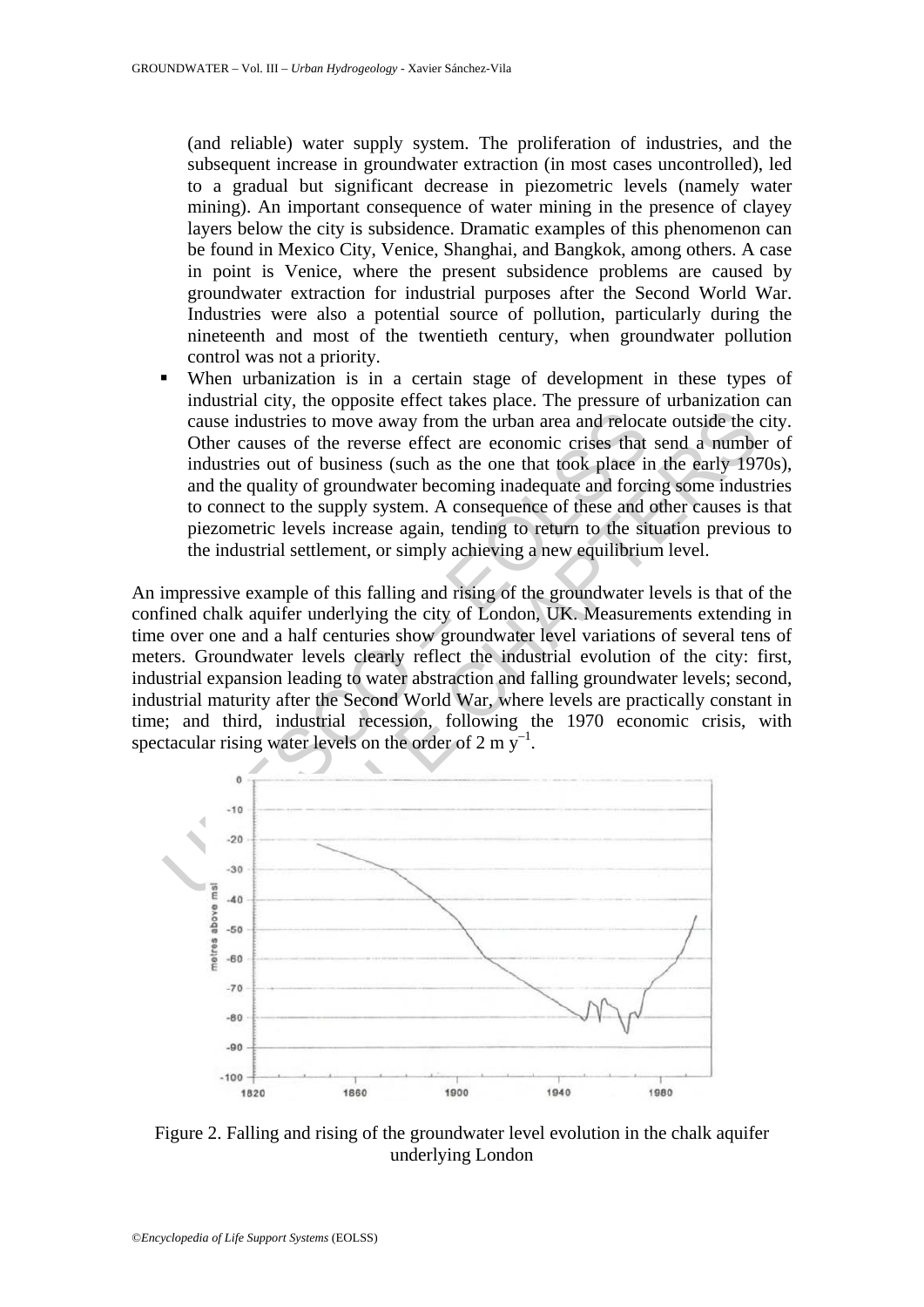- This particular evolution of the groundwater levels has been observed in several cities in Europe such as London, Milan, and Barcelona. A related problem is the interaction of groundwater with subsurface structures. The period of low piezometric levels corresponds to 1950–1970, a period of reconstruction in some countries, or simply a time of construction boom. A large number of underground structures were built during that time, most probably without taking into account that the groundwater level could rise appreciably. Now such structures are facing water pressures or chemical attacks that were not considered in the original design. Many urban areas are currently suffering this situation, which affects all underground facilities, such as metro tunnels, underground parking lots, cellars, and communication lines. The breakdown of some of the materials used in these urban subsurface structures is a double cause of concern, as not only can it be a potential focus of pollution, but also it can lead to construction failures because of a reduction in the thickness of concrete or a chemical attack on steel reinforcement bars.
- The previous point was devoted to the effect of water on structures. It should be noted, nevertheless, that urban structures could also affect the direction and magnitude of groundwater flow, as they can act as artificial barriers. Any new structure will potentially influence the local groundwater flow. The net effect is a local change in the piezometric levels, which could now affect new structures, remobilize contaminants that were fixed in the soil, or simply change the water balance in the city. The effect is more significant when it is a large structure, such as a new railroad, subway line, or a large urban tunnel.
- lead to construction failures because of a reduction in the thi<br>or a chemical attack on steel reinforcement bars.<br>The previous point was devoted to the effect of water on struct<br>noted, nevertheless, that urban structures c I do construction failures because of a reduction in the thickness of concelencial attack on steel reinforcement bars.<br>
previous point was devoted to the effect of water on structures. It should, nevertheless, that urban s Groundwater can be polluted from different sources. The most important source is water leaking from the sewage system. Additional polluting sources can be septic tanks and/or materials buried or deposited in the soil. In poor countries wastewater is simply dumped to the street or to surface water bodies nearby, which act as groundwater pollutant sources. The mixture of wastewater (with a great organic content) and water from the supply system (free chlorine) can lead to other pollutants (such as chlorinated hydrocarbons) with quite different chemical properties. Furthermore, changes in the chemical composition of water can mobilize toxic components, like heavy metals. On the other hand a significant increase in the quality of water may be achieved through the oxidation of organic material.
- At present there are no examples of integrated water management at the city level. Most studies consider in detail either surface or subsurface water resources. A proper urban groundwater study would deal with a complete subsurface water balance, leading to an estimation of recharge to and discharge from the system. It would also include quality aspects, which can be evaluated by characterizing the sources of urban groundwater, and polluting episodes. Information, which usually is scattered in space and time, needs to be integrated in a conceptual model that could be the first step towards a full-integrated management model, which in the future could be used as a tool for decision makers.